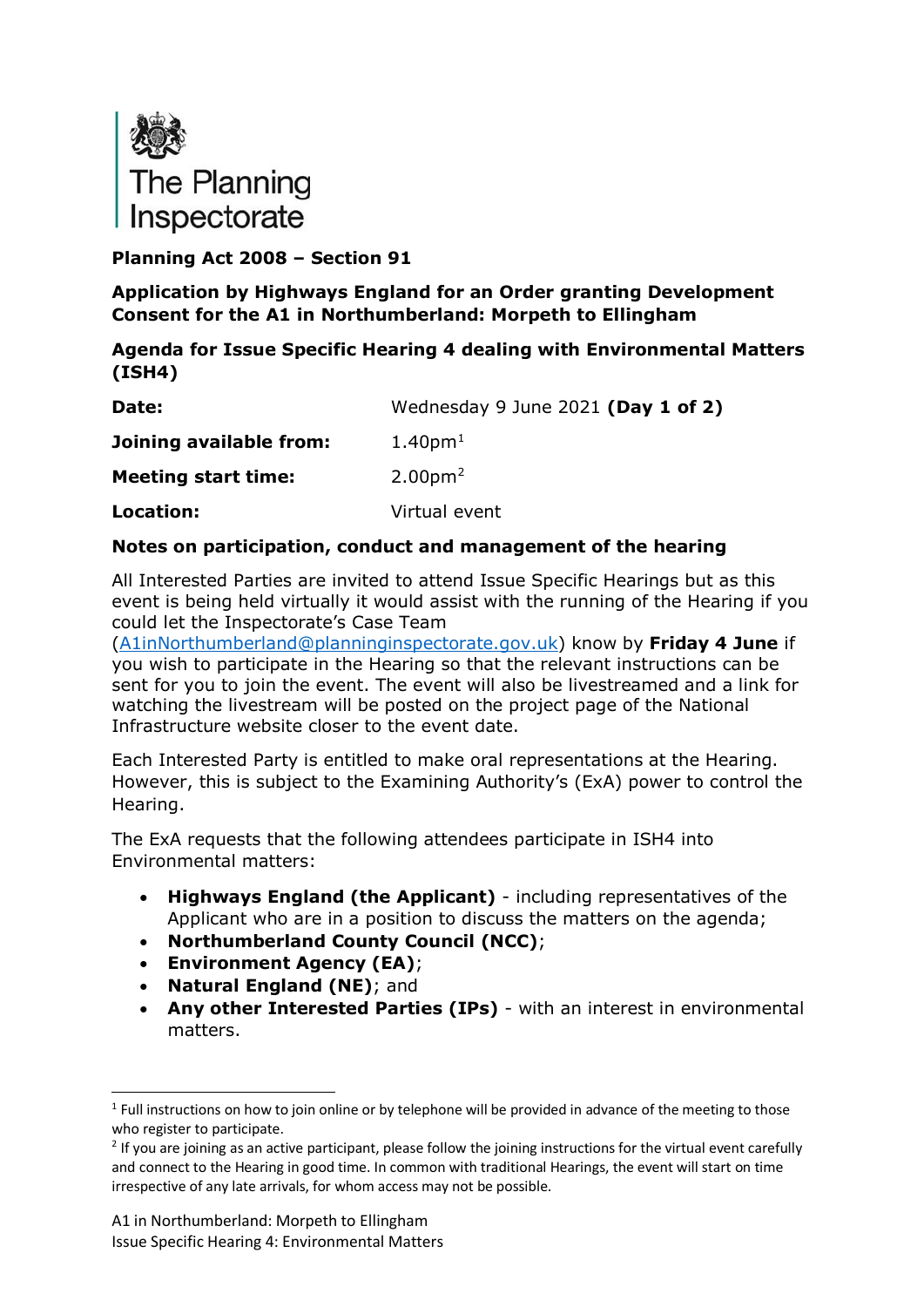Participants may be legally represented if they wish, but the Hearing will be conducted to ensure that legal representation is not required.

Guidance under the Planning Act 2008 (PA 2008) and the Infrastructure Planning (Examination Procedure) Rules 2010 provide that it is the ExA that will probe, test and assess the evidence through direct questioning of persons making oral representations at hearings. Questioning at the Hearing will be led by the ExA.

The virtual event will be open 20 minutes prior to the start of the Hearing to enable a prompt start. Hearings will finish as soon as the ExA deems that all those present have had their say and that all matters have been covered.

The agenda is for guidance only. It is not designed to be exclusive or exhaustive. The ExA may add other issues for consideration, may alter the order in which issues are considered and will seek to allocate sufficient time to each issue to allow proper consideration of them. Any lack of discussion of a particular issue at a Hearing does not preclude further examination of this issue, including the asking of further written questions.

Every effort will be made to ensure that the issues will be discussed on the day that they are scheduled for. Should the consideration of the issues take less time than anticipated, the ExA may conclude the Hearing as soon as all relevant contributions have been made and all questions asked and responded to.

If there are additional matters to be dealt with or there are submissions that take a considerable amount of time at any Hearing, there may be a need to continue the session for longer on the day. Alternatively, it may be necessary to prioritise matters and defer others to further written questions.

It is possible that all matters on the agenda will be discussed on **Day 1 (Wednesday 9 June)**. However, there may be a need to continue discussions on **Day 2 (Thursday 10 June)**. **Consequently, can participants therefore please make sure that they are available for both days.**

All Examination documents are provided with a unique identification number for referencing purposes shown in square brackets [].

## **Purpose of ISH4**

The main purpose of the third Issue Specific Hearing is to undertake an examination of various environmental matters. In particular:

- To review environmental impact considerations, including matters arising from the application documentation and representations relating to:
	- o the water environment;
	- o biodiversity, ecology and the natural environment;
	- o landscape and visual impacts;
	- o transport matters; and
	- o combined and cumulative effects.
- To examine matters related to mitigation of impacts particularly through the dDCO, outline Construction Environmental Management Plan (CEMP),

A1 in Northumberland: Morpeth to Ellingham Issue Specific Hearing 4: Environmental Matters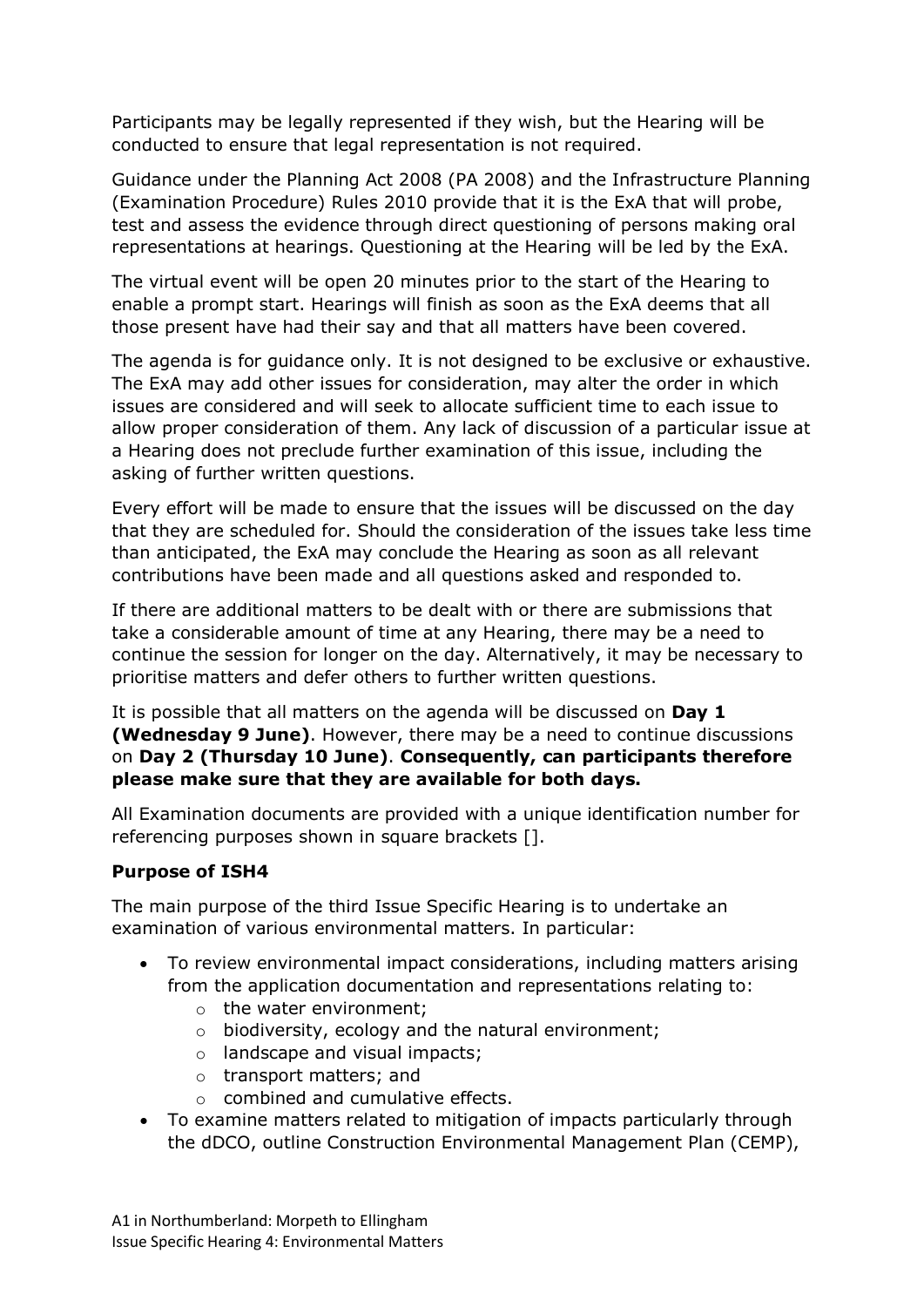the outline Construction Traffic Management Plan (CTMP), and the Landscape Mitigation Plans;

- Clarification of other outstanding environmental matters; and
- Clarification of progress with Statements of Common Ground (SoCG).

#### **A further ISH (ISH5) will be held on Tuesday 15 June which will primarily address matters related to the Applicant's Change Requests 1, 2 & 3. Consequently, ISH4 will not deal with matters arising from the Change Requests.**

#### **Key Documents for ISH4**

- Draft Development Consent Order [REP8-004] (clean) and [REP8-005] (tracked);
- Outline Construction Environmental Management Plan (CEMP) [REP8- 011];
- Outline Construction Traffic Management Plan [REP8-013];
- ES Figure 7.8 Landscape Mitigation Masterplan Part A [REP4-060];
- ES Figure 7.10 Landscape Mitigation Plan Part B [REP8-010];
- Culvert Mitigation Strategy [REP8-023];
- Water Framework Directive Assessment Part A [APP-255];
- Water Framework Directive Assessment Part B [APP-312];
- Combined Effects Technical Note [REP7-016];
- SoCG with NCC [REP8-016];
- SoCG with NE [REP8-017];
- SoCG with the EA [REP8-018];
- SoCG with Historic England [REP8-019];
- SoCG with The Forestry Commission [REP8-020];
- SoCG with National Grid Gas [REP2-013];
- SoCG with Northern Powergrid [REP5-018];
- SoCG with Northern Gas Networks [REP2-015]; and
- SoCG with Northumbrian Water [REP5-019].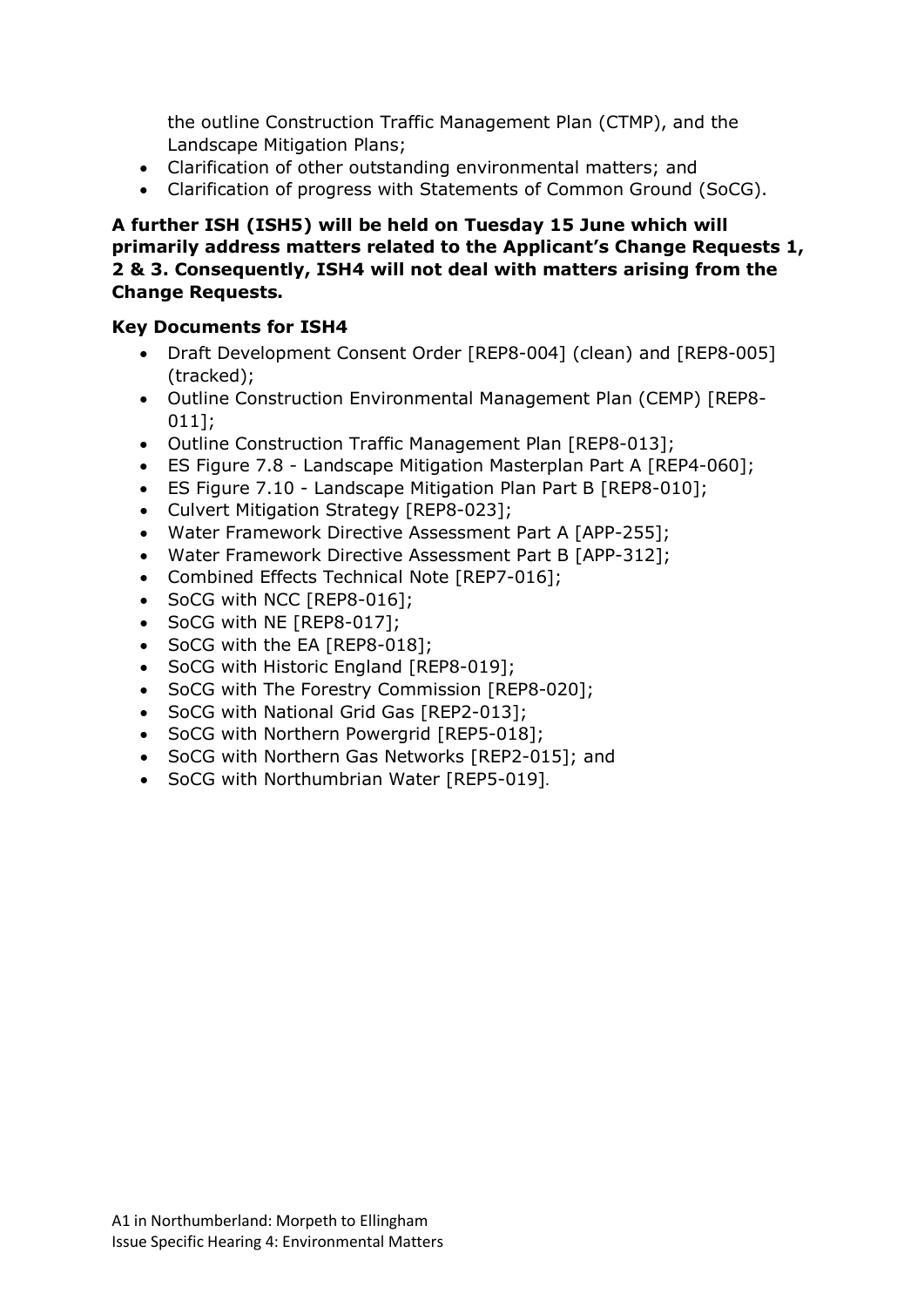

# **Issue Specific Hearing 4: Environmental Matters**

**2:00pm, Wednesday 9 June 2021 (Day 1 of 2)**

## **1. Welcome, introductions, arrangements for this Issue Specific Hearing (ISH4)**

# **2. Water environment**

- To consider outstanding matters of disagreement between the Applicant, the Environment Agency and Natural England, particularly in respect of the Culvert Mitigation Strategy and compensation; and
- To consider any other outstanding matters still under discussion between the Applicant and the Environment Agency.

## **3. Biodiversity, ecology and the natural environment**

• To confirm the position in respect of outstanding matters between the Applicant and NE related to air quality impacts on the River Coquet and Coquet Valley Woodlands SSSI.

## **4. Landscape and Visual Impacts**

• Issues related to tree protection and tree/vegetation removal.

## **5. Transport and Traffic**

• To consider NCC's proposed amendments to the dDCO in respect of Schedule 1 and Schedule 3.

## **6. Mitigation of Construction Impacts**

- To consider revisions to the outline CEMP submitted at D7 and D8; and
- To consider alternative wording for Requirement 17 of the dDCO Landscape and Ecological Mitigation Plan.